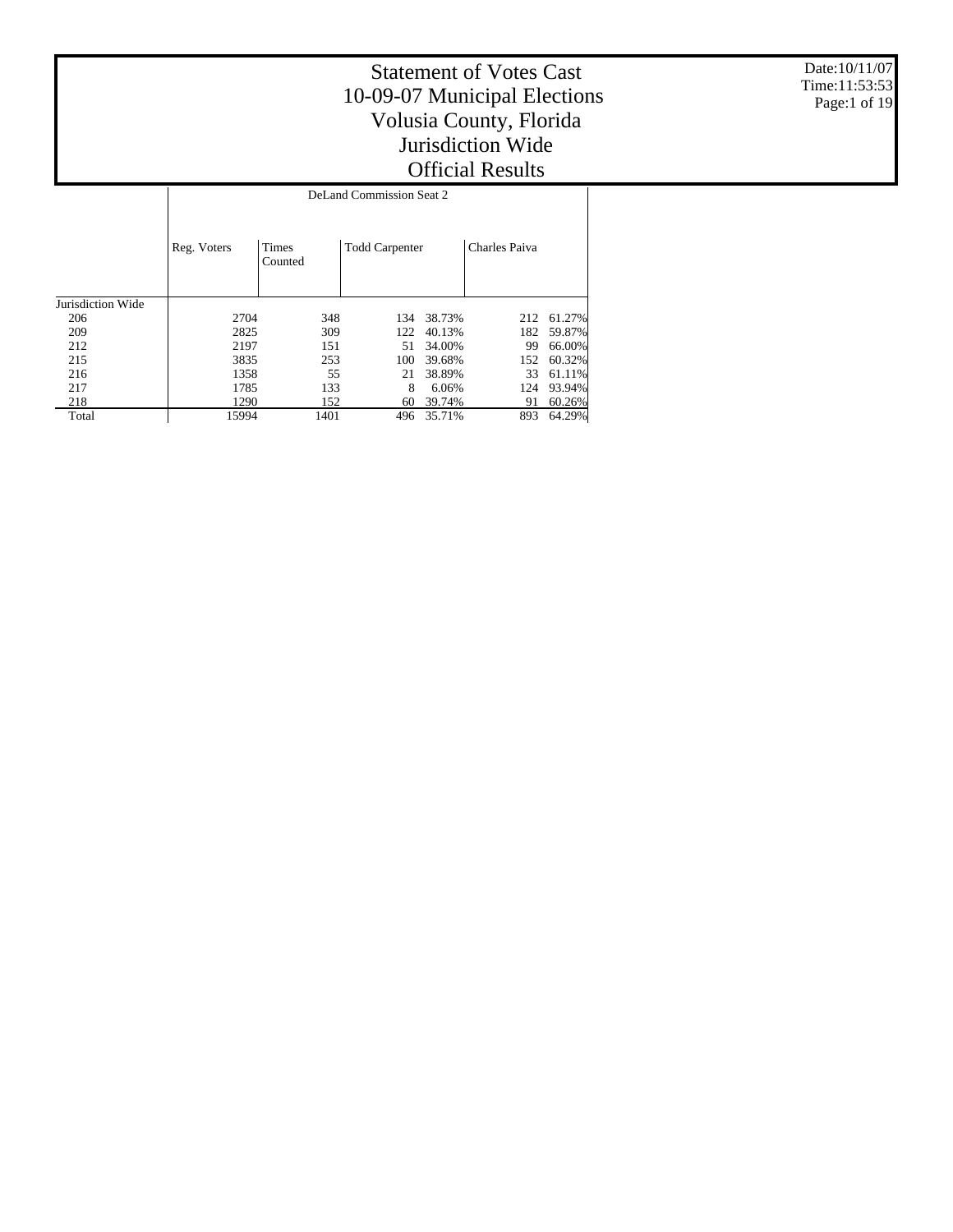Date:10/11/07 Time:11:53:53 Page:2 of 19

#### Statement of Votes Cast 10-09-07 Municipal Elections Volusia County, Florida Jurisdiction Wide Official Results Τ

|                   |             |                         | DeLand Commission Seat 4 |        |                |        |
|-------------------|-------------|-------------------------|--------------------------|--------|----------------|--------|
|                   | Reg. Voters | <b>Times</b><br>Counted | Phil Martin              |        | Scott A. Price |        |
| Jurisdiction Wide |             |                         |                          |        |                |        |
| 206               | 2704        | 348                     | 160                      | 47.34% | 178            | 52.66% |
| 209               | 2825        | 309                     | 191                      | 63.46% | 110            | 36.54% |
| 212               | 2197        | 151                     | 68                       | 48.57% | 72             | 51.43% |
| 215               | 3835        | 253                     | 149                      | 60.32% | 98             | 39.68% |
| 216               | 1358        | 55                      | 27                       | 50.00% | 27             | 50.00% |
| 217               | 1785        | 133                     | 31                       | 24.22% | 97             | 75.78% |
| 218               | 1290        | 152                     | 81                       | 53.29% | 71             | 46.71% |
| Total             | 15994       | 1401                    | 707                      | 51.99% | 653            | 48.01% |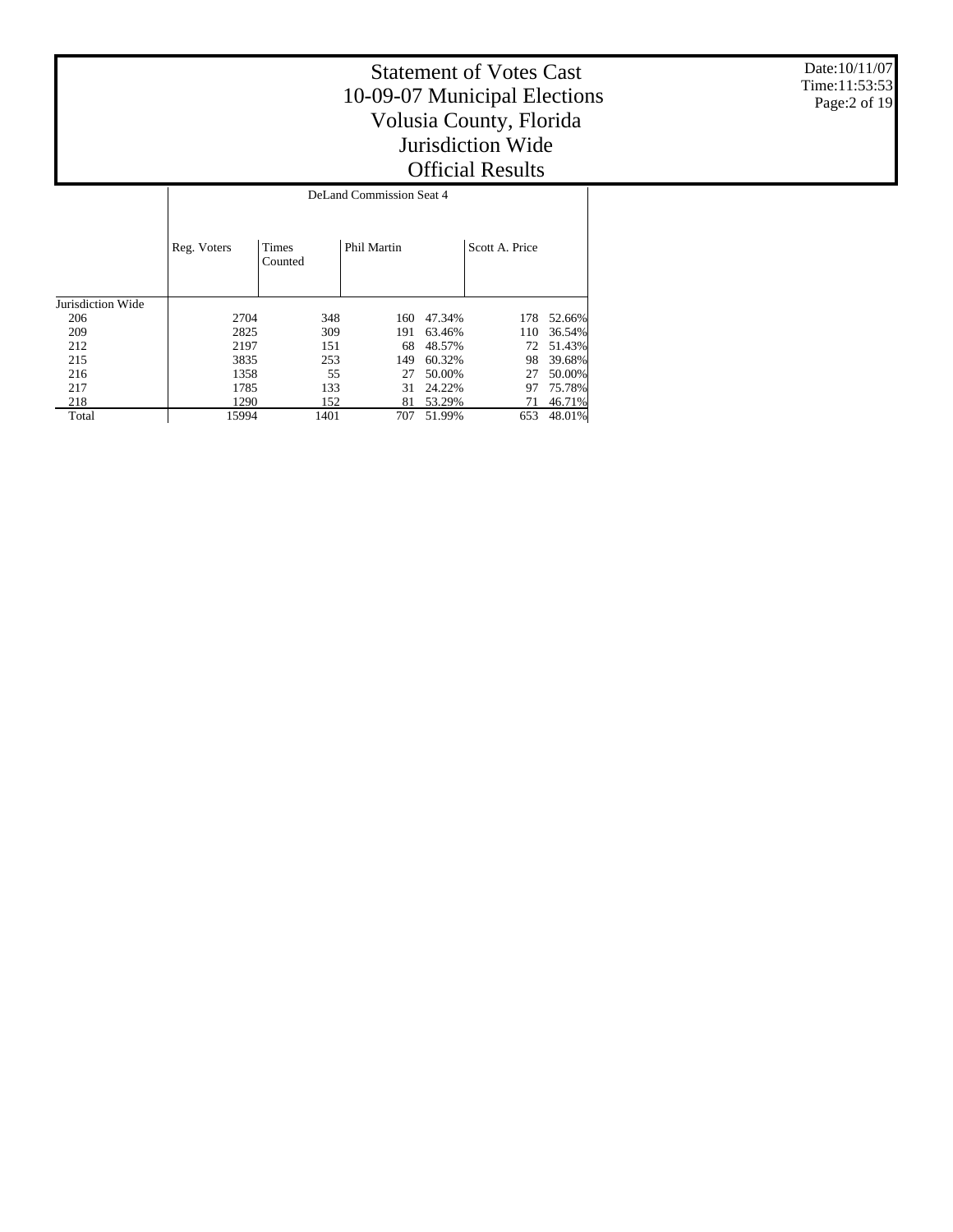Date:10/11/07 Time:11:53:53 Page:3 of 19

|       |             | Orange City Seat 5 |           |        |                 |            |                 |        |  |  |  |
|-------|-------------|--------------------|-----------|--------|-----------------|------------|-----------------|--------|--|--|--|
|       | Reg. Voters | Times<br>Counted   | Ted Erwin |        | Donald Sandford |            | George E. Stone |        |  |  |  |
| 303   | 3153        | 497                | 291       | 59.51% |                 | 152 31.08% | 46              | 9.41%  |  |  |  |
| 309   | 3081        | 198                | 41        | 20.71% | 129             | 65.15%     | 28              | 14.14% |  |  |  |
| Total | 6234        | 695                | 332       | 48.33% | 281             | 40.90%     | 74              | 10.77% |  |  |  |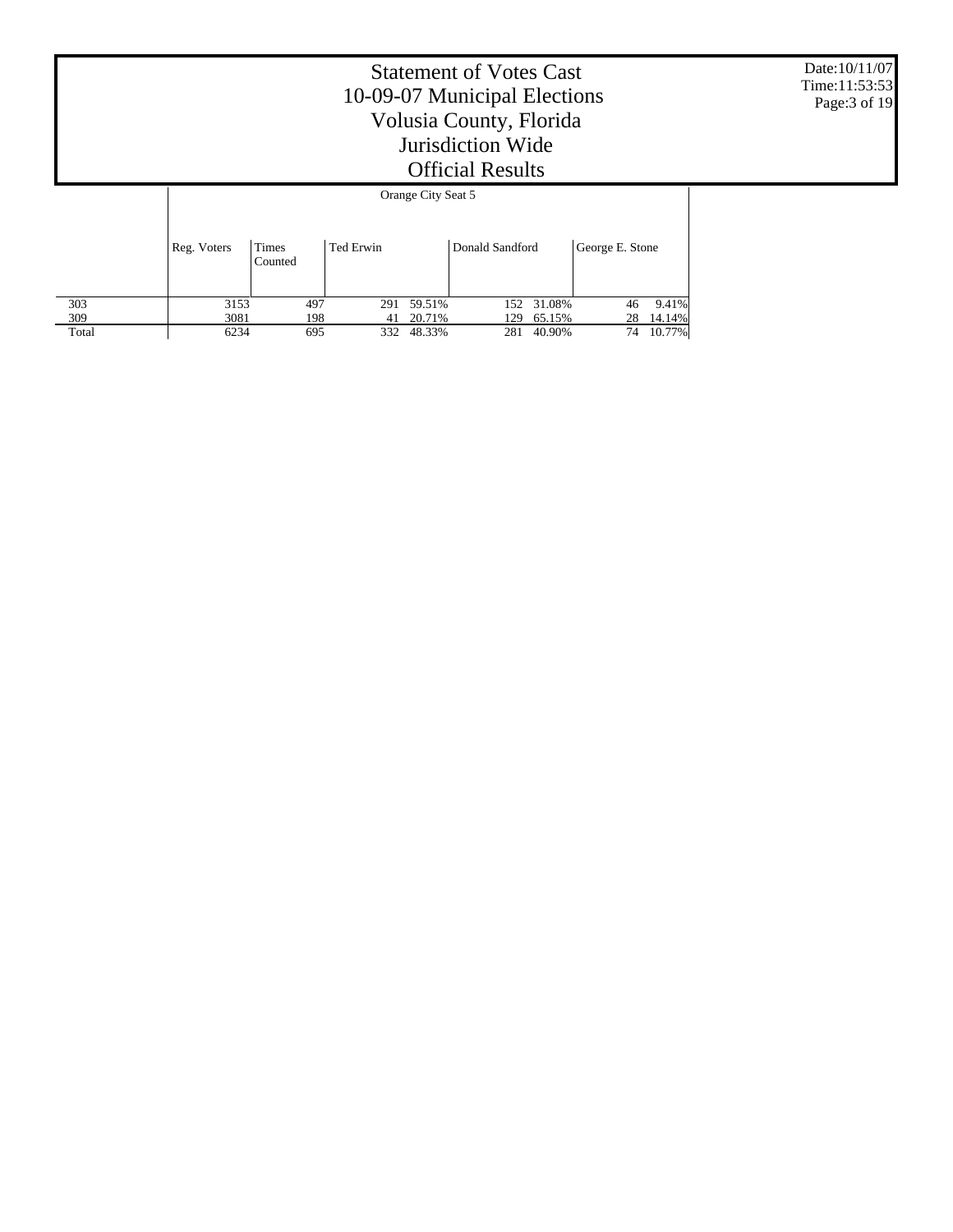Date:10/11/07 Time:11:53:53 Page:4 of 19

#### Statement of Votes Cast 10-09-07 Municipal Elections Volusia County, Florida Jurisdiction Wide Official Results

#### DeBary Seat 2

|       | Reg. Voters | Times<br>Counted | Norman Erickson |        | Carole Fucillo-Olliv |        | <b>Patrick Fulton</b> |           | Asher H. Sherkow |       |
|-------|-------------|------------------|-----------------|--------|----------------------|--------|-----------------------|-----------|------------------|-------|
| 304   | 3517        | 247              | 151             | 61.38% | 28                   | 11.38% |                       | 48 19.51% | 19               | 7.72% |
| 305   | 2430        | 215              | 135             | 62.79% | 23                   | 10.70% |                       | 52 24.19% |                  | 2.33% |
| 306   | 1676        | 159              | 107             | 67.30% | 14                   | 8.81%  | 33                    | 20.75%    |                  | 3.14% |
| 307   | 1933        | 119              | 71              | 59.66% |                      | 14.29% | 27                    | 22.69%    | 4                | 3.36% |
| 310   | 1697        | 115              | 61              | 53.04% | 13                   | 11.30% | 37                    | 32.17%    | 4                | 3.48% |
| 311   | 2802        | 267              | 161             | 60.53% | 37                   | 13.91% | 50                    | 18.80%    | 18               | 6.77% |
| Total | 14055       | 122              | 686             | 61.25% | 132                  | 11.79% | 247                   | 22.05%    | 55               | 4.91% |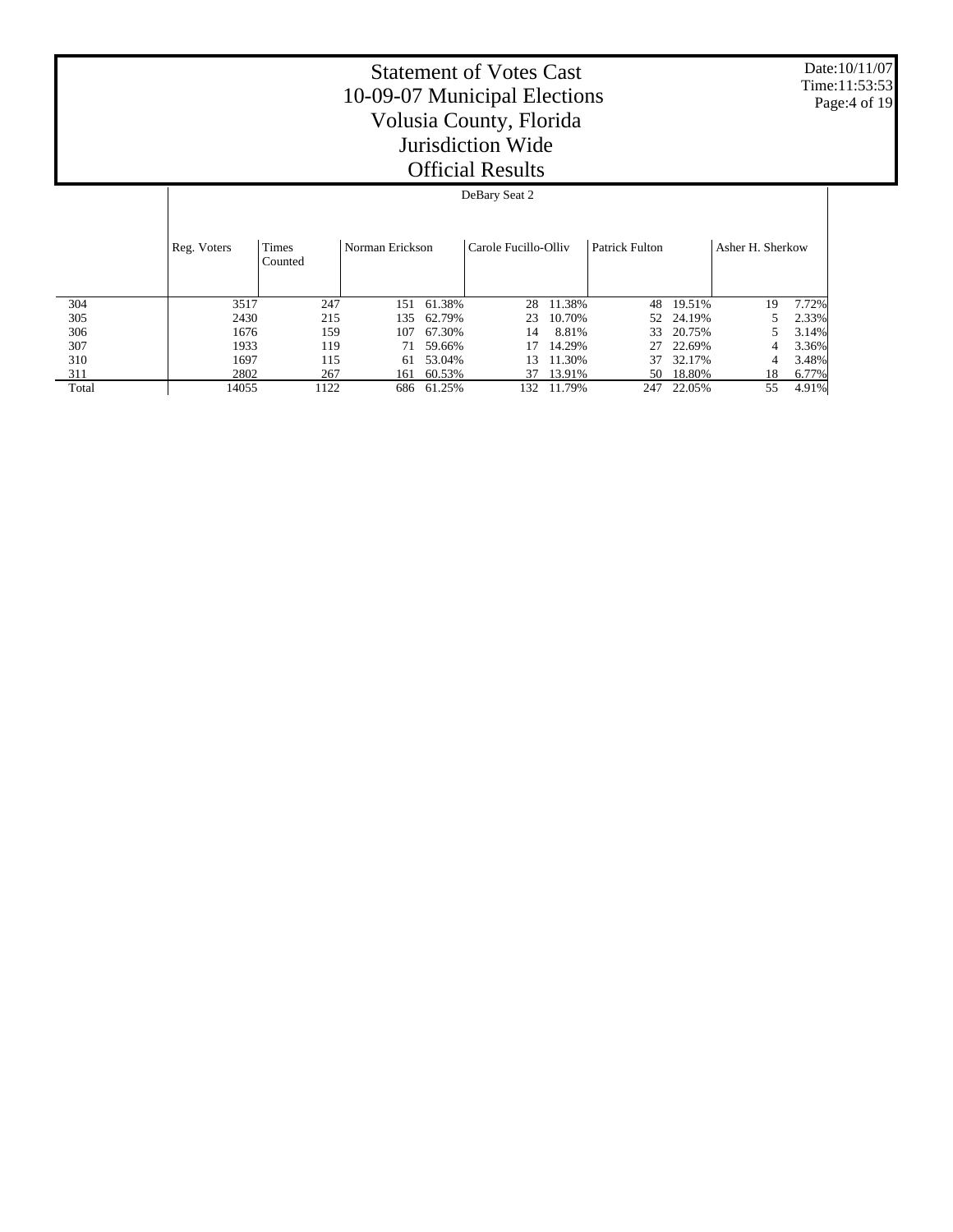Date:10/11/07 Time:11:53:53 Page:5 of 19

|       |             | Deltona District 2 |                 |        |               |            |               |        |  |  |
|-------|-------------|--------------------|-----------------|--------|---------------|------------|---------------|--------|--|--|
|       | Reg. Voters | Times<br>Counted   | Edward R. Gable |        | Dr. Ed Miller |            | Herb Zischkau |        |  |  |
| 401   | 2627        | 155                | 78              | 50.32% | 30            | 19.35%     | 47            | 30.32% |  |  |
| 402   | 2400        | 214                | 88              | 41.12% |               | 56 26.17%  | 70            | 32.71% |  |  |
| 406   | 2738        | 289                | 87              | 30.10% | 94            | 32.53%     | 108           | 37.37% |  |  |
| 426   | 2165        | 146                | 39              | 26.71% | 22            | 15.07%     | 85            | 58.22% |  |  |
| Total | 9930        | 804                | 292             | 36.32% |               | 202 25.12% | 310           | 38.56% |  |  |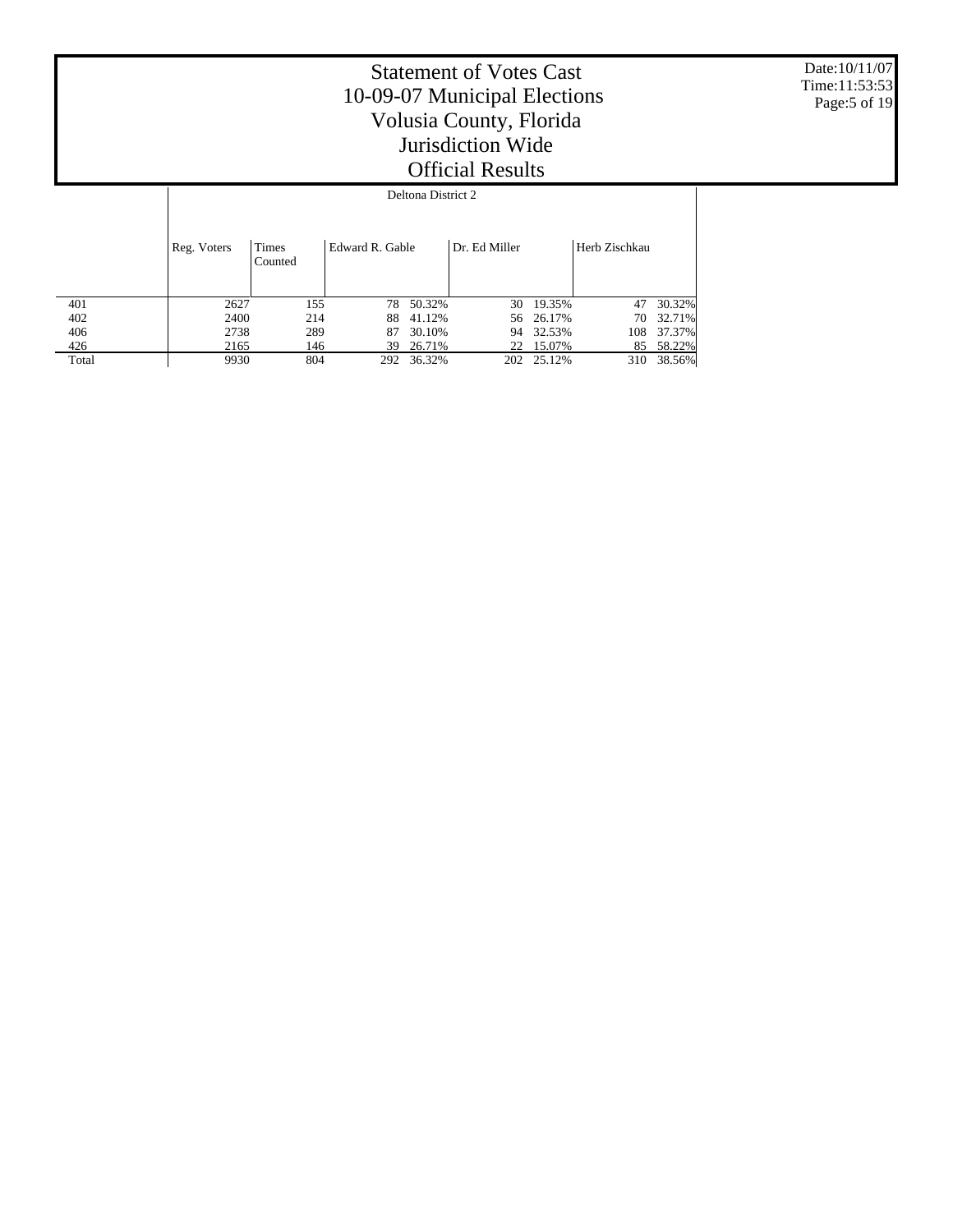Date:10/11/07 Time:11:53:53 Page:6 of 19

|       |             |                  |                  | Deltona District 4 |                    |        |              |        |
|-------|-------------|------------------|------------------|--------------------|--------------------|--------|--------------|--------|
|       | Reg. Voters | Times<br>Counted | Nancy Schleicher |                    | Melissa L. Stalzer |        | Paul Treusch |        |
| 408   | 1298        | 88               |                  | 22 25.00%          | 7                  | 7.95%  | 59.          | 67.05% |
| 415   | 870         | 79               | 11               | 13.92%             | 15                 | 18.99% | 53           | 67.09% |
| 416   | 2198        | 153              | 60               | 39.22%             | 13                 | 8.50%  | 80           | 52.29% |
| 424   | 2341        | 139              | 39               | 28.26%             |                    | 5.07%  | 92           | 66.67% |
| 429   | 1846        | 67               | 19               | 28.36%             | 18                 | 26.87% | 30           | 44.78% |
| Total | 8553        | 526              | 151              | 28.76%             | 60                 | 11.43% | 314          | 59.81% |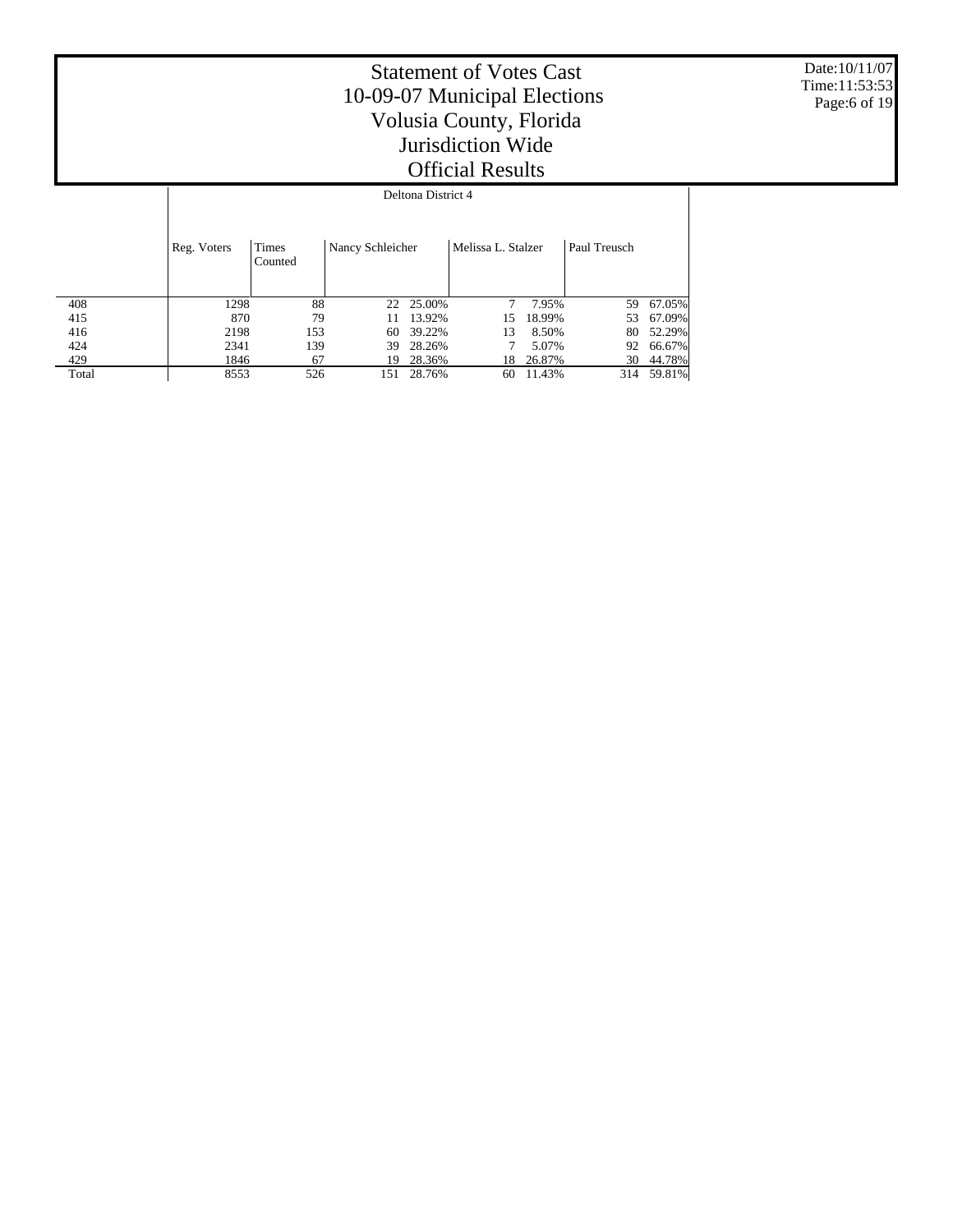Date:10/11/07 Time:11:53:53 Page:7 of 19

#### Statement of Votes Cast 10-09-07 Municipal Elections Volusia County, Florida Jurisdiction Wide Official Results

 $\overline{\phantom{a}}$ 

|       | Reg. Voters | Times<br>Counted | Jeff Boyle |        | <b>Fred Costello</b> |        |
|-------|-------------|------------------|------------|--------|----------------------|--------|
| 501   | 934         | 262              | 117        | 44.83% | 144                  | 55.17% |
| 506   | 1896        | 576              | 267        | 46.52% | 307                  | 53.48% |
| 508   | 1405        | 349              | 213        | 61.38% | 134                  | 38.62% |
| 509   | 1282        | 281              | 86         | 31.05% | 191                  | 68.95% |
| 510   | 2649        | 698              | 148        | 21.29% | 547                  | 78.71% |
| 512   | 1235        | 339              | 120        | 35.61% | 217                  | 64.39% |
| 513   | 2071        | 693              | 217        | 31.45% | 473                  | 68.55% |
| 514   | 1810        | 213              | 106        | 49.77% | 107                  | 50.23% |
| 515   | 2393        | 580              | 307        | 53.02% | 272                  | 46.98% |
| 516   | 2458        | 932              | 454        | 49.03% | 472                  | 50.97% |
| 517   | 2502        | 601              | 329        | 54.74% | 272                  | 45.26% |
| 519   | 1715        | 329              | 178        | 54.10% | 151                  | 45.90% |
| 521   | 1854        | 299              | 116        | 38.93% | 182                  | 61.07% |
| 522   | 2645        | 558              | 273        | 49.19% | 282                  | 50.81% |
| 525   | 1790        | 297              | 132        | 44.59% | 164                  | 55.41% |
| 533   | 1092        | 273              | 115        | 42.12% | 158                  | 57.88% |
| Total | 29731       | 7280             | 3178       | 43.83% | 4073                 | 56.17% |

Ormond Beach Mayor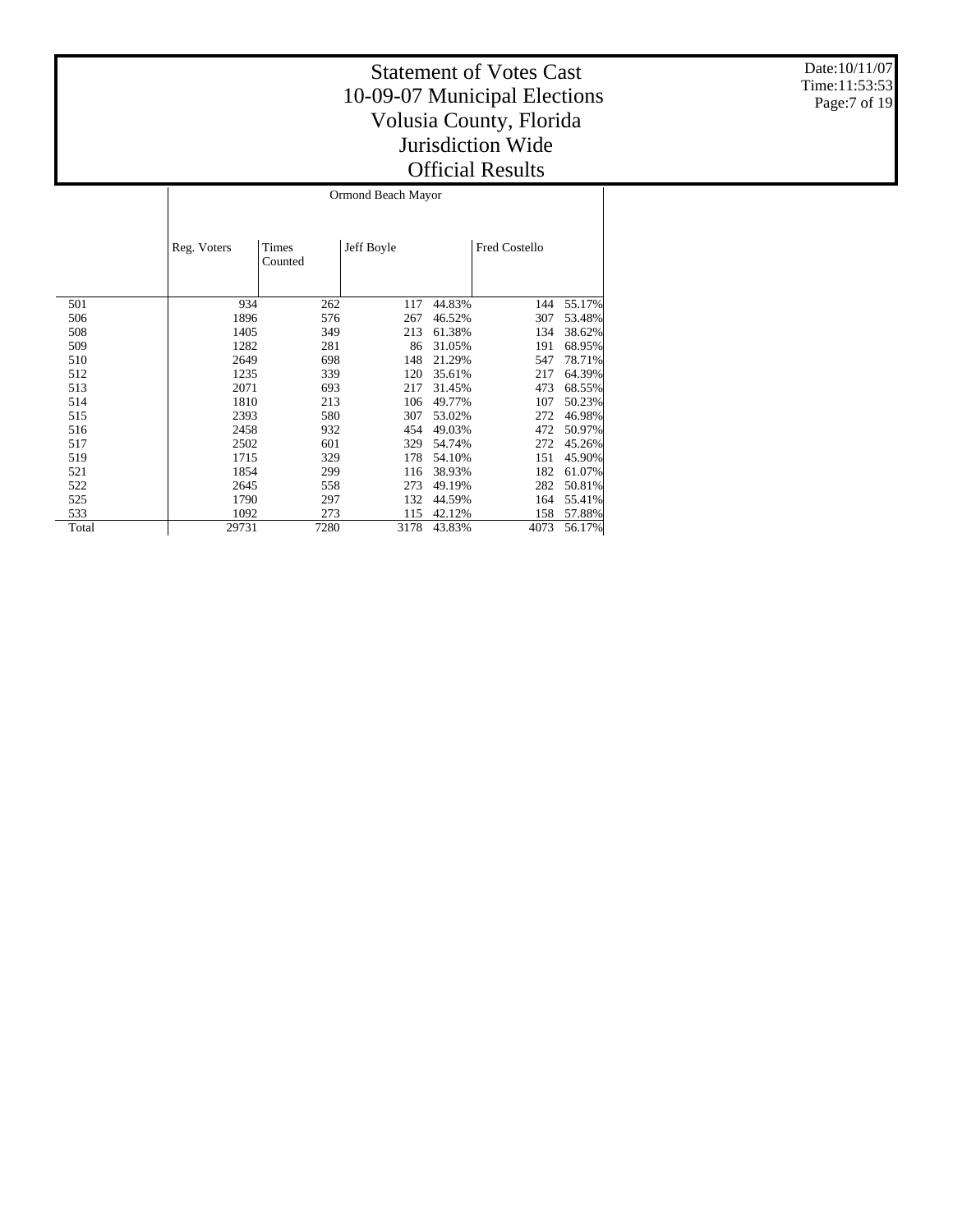Date:10/11/07 Time:11:53:53 Page:8 of 19

|       |             | Ormond Beach Zone 1     |                  |        |               |        |  |  |  |
|-------|-------------|-------------------------|------------------|--------|---------------|--------|--|--|--|
|       | Reg. Voters | <b>Times</b><br>Counted | Lori M. Gillooly |        | Glenn Jaspers |        |  |  |  |
| 501   | 934         | 262                     | 152              | 58.69% | 107           | 41.31% |  |  |  |
| 506   | 1896        | 576                     | 344              | 59.93% | 230           | 40.07% |  |  |  |
| 515   | 2393        | 580                     | 307              | 53.30% | 269           | 46.70% |  |  |  |
| 516   | 2458        | 932                     | 497              | 53.85% | 426           | 46.15% |  |  |  |
| Total | 7681        | 2350                    | 1300             | 55.75% | 1032          | 44.25% |  |  |  |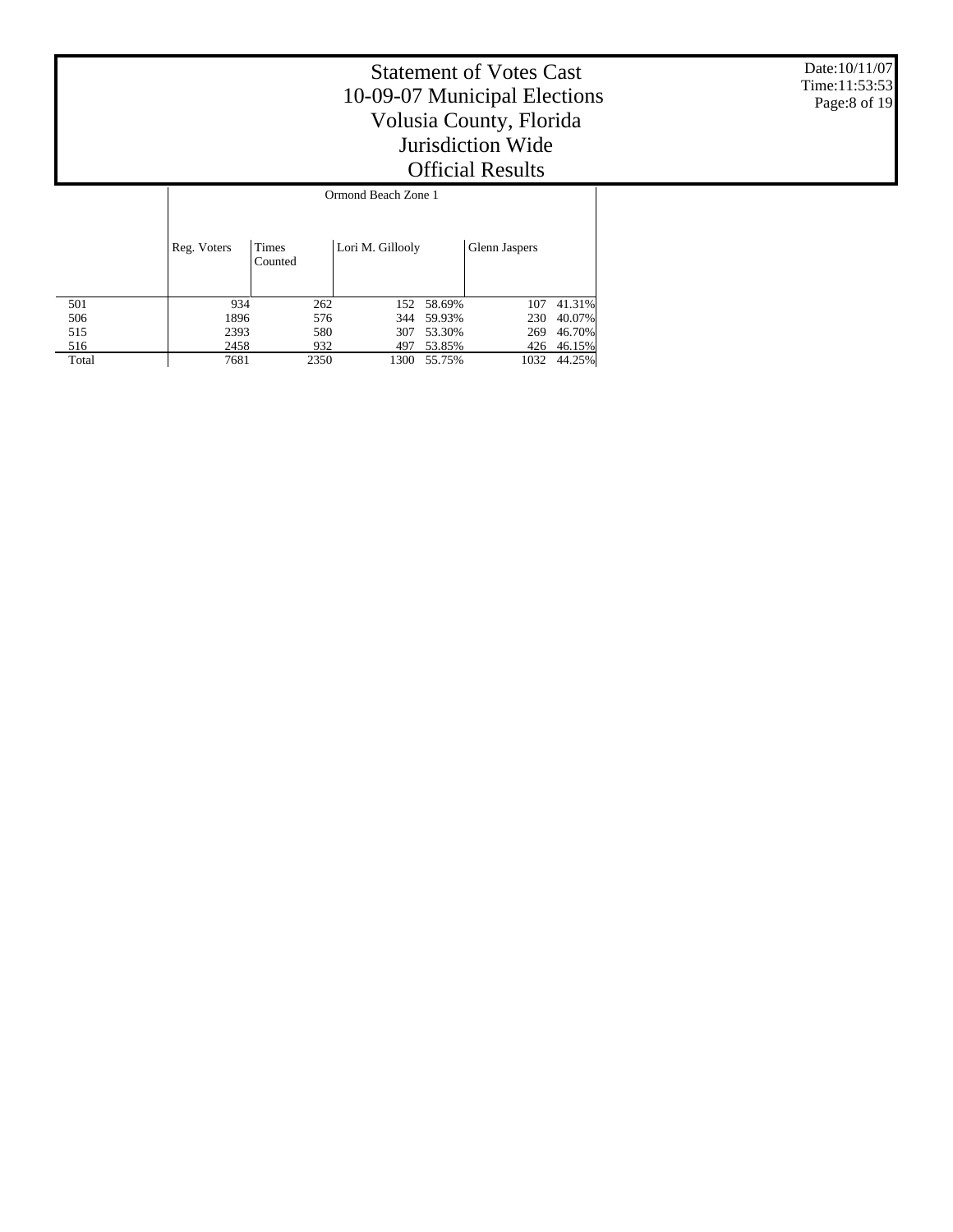Date:10/11/07 Time:11:53:53 Page:9 of 19

|       |             |                  | Ormond Beach Zone 3 |        |                      |        |
|-------|-------------|------------------|---------------------|--------|----------------------|--------|
|       | Reg. Voters | Times<br>Counted | Ed Kelley           |        | <b>Adriane Miles</b> |        |
| 508   | 1405        | 349              | 147                 | 42.86% | 196                  | 57.14% |
| 509   | 1282        | 281              | 190                 | 68.10% | 89                   | 31.90% |
| 510   | 2649        | 698              | 485                 | 71.11% | 197                  | 28.89% |
| 512   | 1235        | 339              | 199                 | 59.05% | 138                  | 40.95% |
| 513   | 2071        | 693              | 461                 | 66.71% | 230                  | 33.29% |
| Total | 8642        | 2360             | 1482                | 63.55% | 850                  | 36.45% |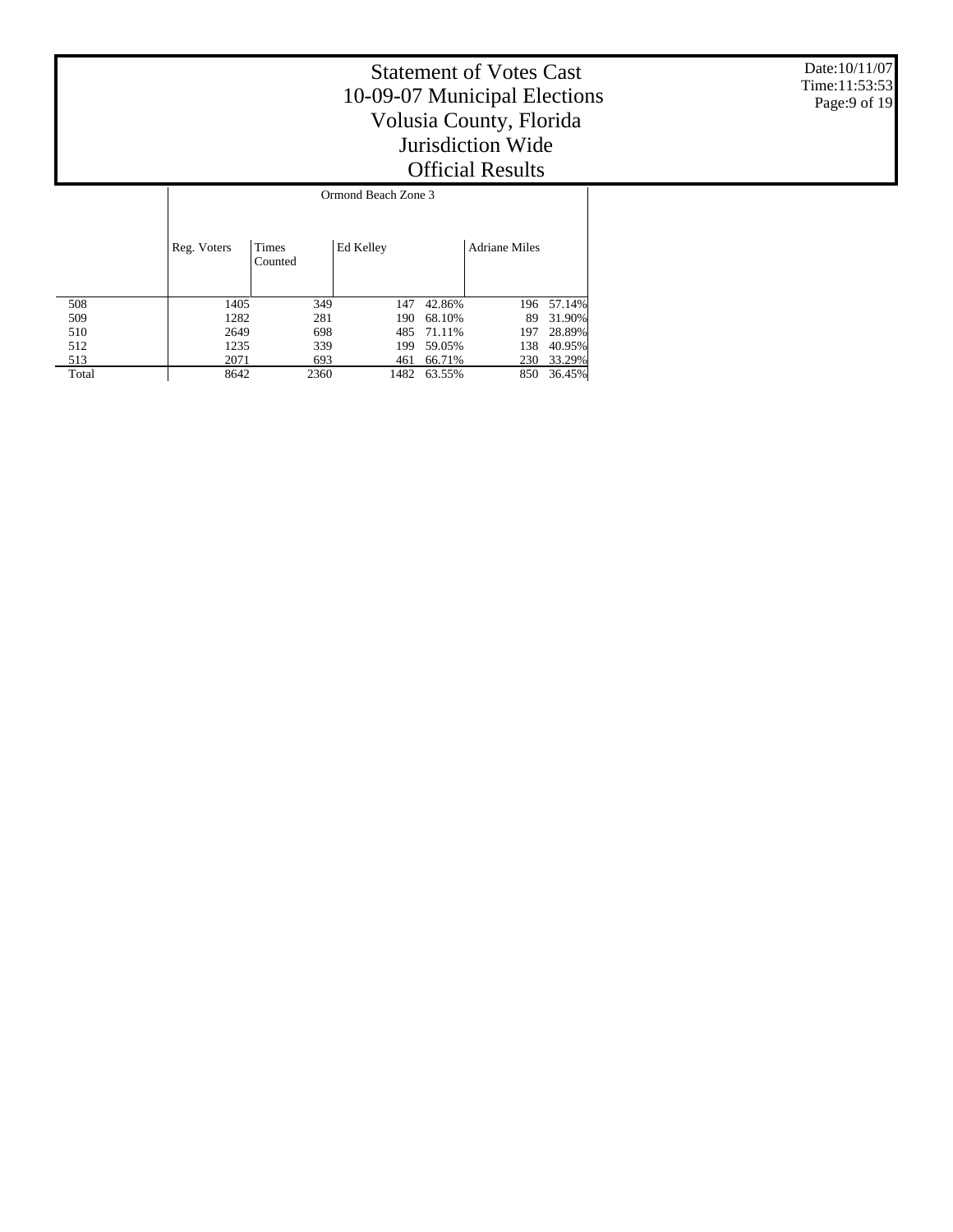Date:10/11/07 Time:11:53:53 Page:10 of 19

|       |             |                  | Ormond Beach Zone 4 |        |                        |        |
|-------|-------------|------------------|---------------------|--------|------------------------|--------|
|       | Reg. Voters | Times<br>Counted | Joe Giomariso       |        | <b>Bill Partington</b> |        |
| 521   | 1854        | 299              | 103                 | 35.03% | 191                    | 64.97% |
| 522   | 2645        | 558              | 225                 | 41.51% | 317                    | 58.49% |
| 525   | 1790        | 297              | 141                 | 47.64% | 155                    | 52.36% |
| 533   | 1092        | 273              | 95                  | 35.98% | 169                    | 64.02% |
| Total | 7381        | 1427             | 564                 | 40.40% | 832                    | 59.60% |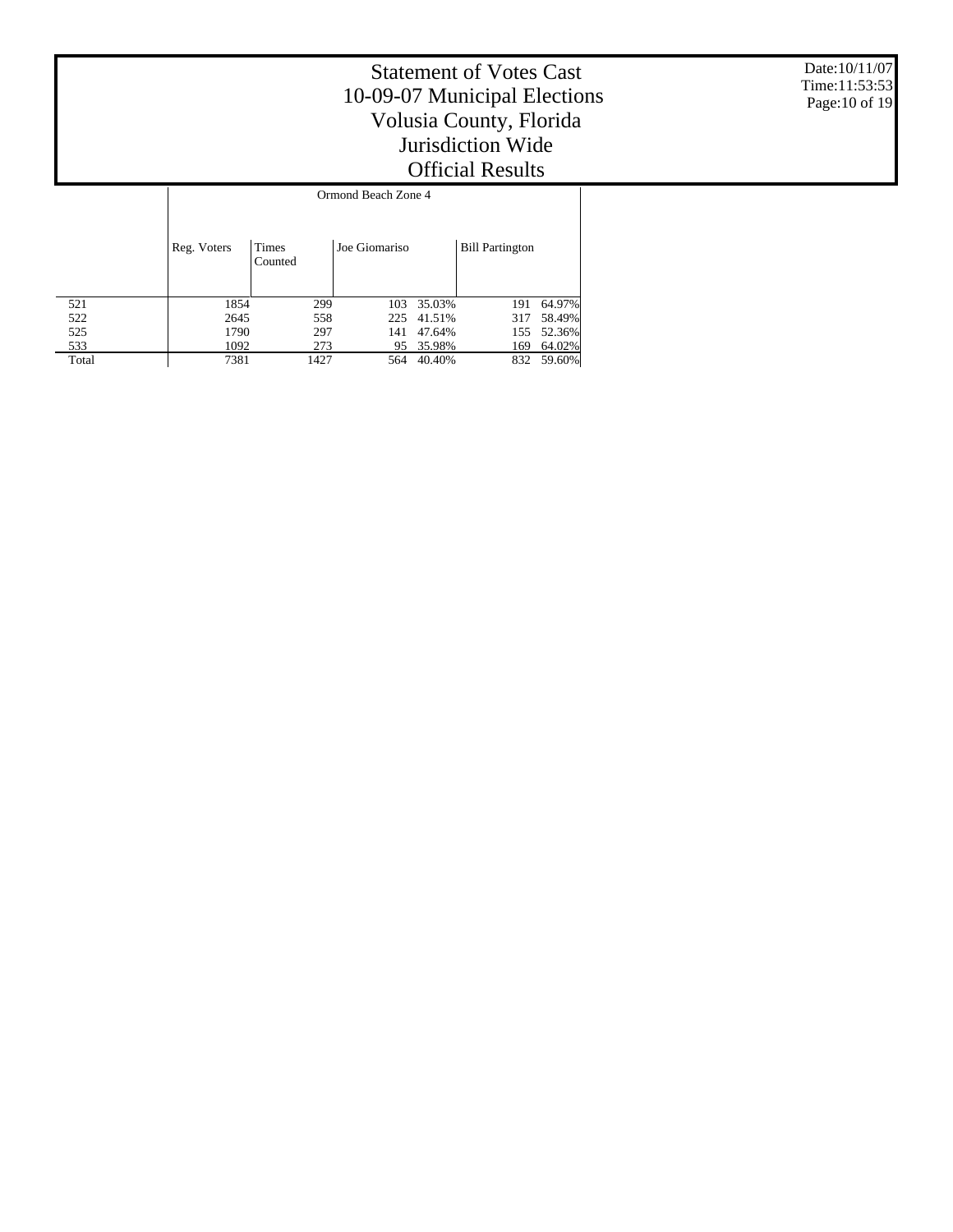Date:10/11/07 Time:11:53:53 Page:11 of 19

|       |             |                         | Holly Hill District 2 |        |                   |        |
|-------|-------------|-------------------------|-----------------------|--------|-------------------|--------|
|       | Reg. Voters | <b>Times</b><br>Counted | Gilles Blais          |        | <b>Rick Glass</b> |        |
| 526   | 1357        | 98                      | 43                    | 49.43% | 44                | 50.57% |
| 527   | 2092        | 245                     | 89                    | 37.87% | 146               | 62.13% |
| 528   | 2007        | 192                     | 74                    | 39.78% | 112               | 60.22% |
| 529   | 1753        | 152                     | 57                    | 38.78% | 90                | 61.22% |
| 534   | 601         | 92                      | 46                    | 50.55% | 45                | 49.45% |
| Total | 7810        | 779                     | 309                   | 41.42% | 437               | 58.58% |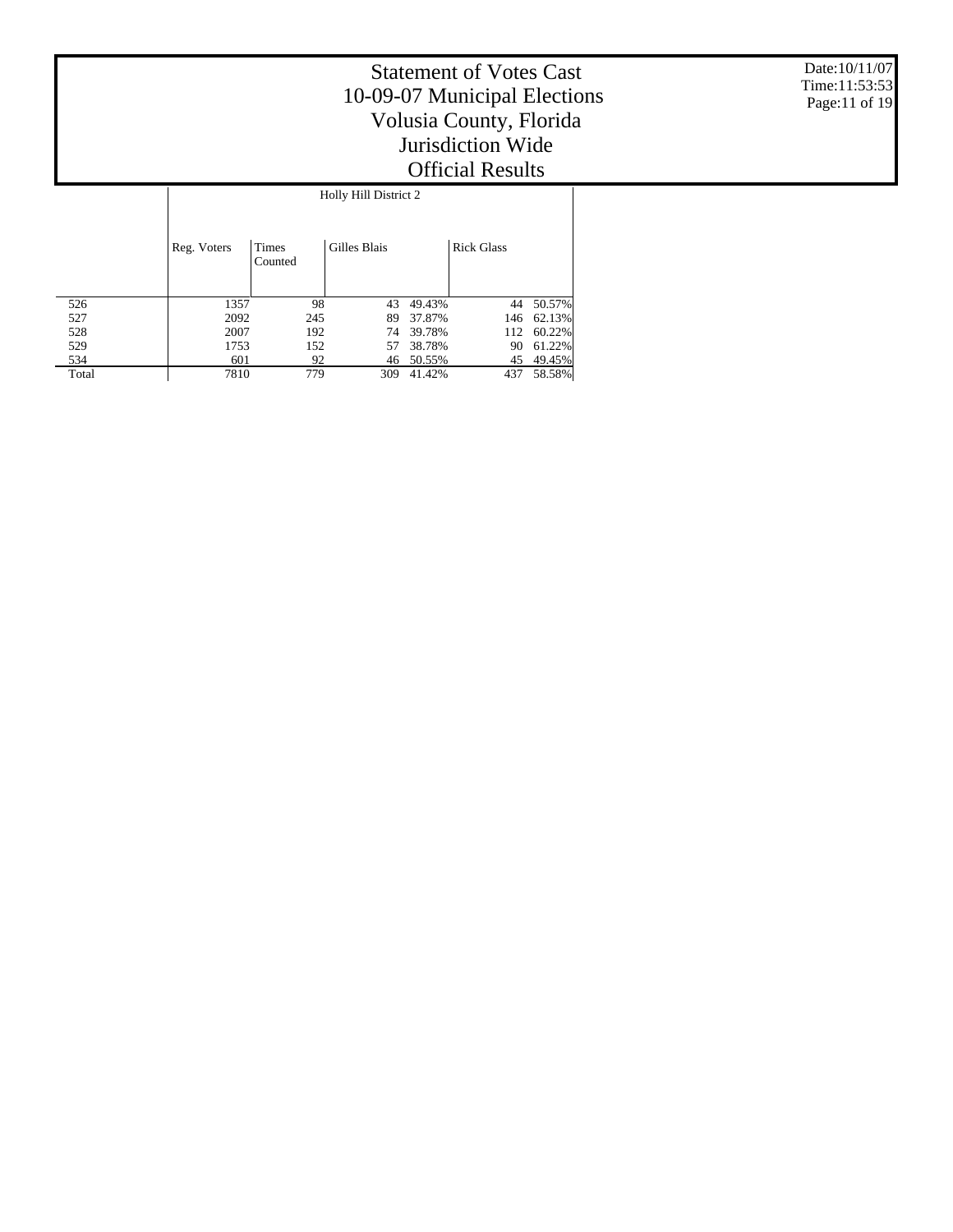Date:10/11/07 Time:11:53:53 Page:12 of 19

|       |             | Holly Hill District 4   |             |        |                      |        |  |  |  |  |
|-------|-------------|-------------------------|-------------|--------|----------------------|--------|--|--|--|--|
|       | Reg. Voters | <b>Times</b><br>Counted | Roy Johnson |        | Elizabeth "Liz" Tows |        |  |  |  |  |
| 526   | 1357        | 98                      | 38          | 38.78% | 60                   | 61.22% |  |  |  |  |
| 527   | 2092        | 245                     | 104         | 42.45% | 141                  | 57.55% |  |  |  |  |
| 528   | 2007        | 192                     | 95          | 49.74% | 96                   | 50.26% |  |  |  |  |
| 529   | 1753        | 152                     | 68          | 45.95% | 80                   | 54.05% |  |  |  |  |
| 534   | 601         | 92                      | 54          | 58.70% | 38                   | 41.30% |  |  |  |  |
| Total | 7810        | 779                     | 359         | 46.38% | 415                  | 53.62% |  |  |  |  |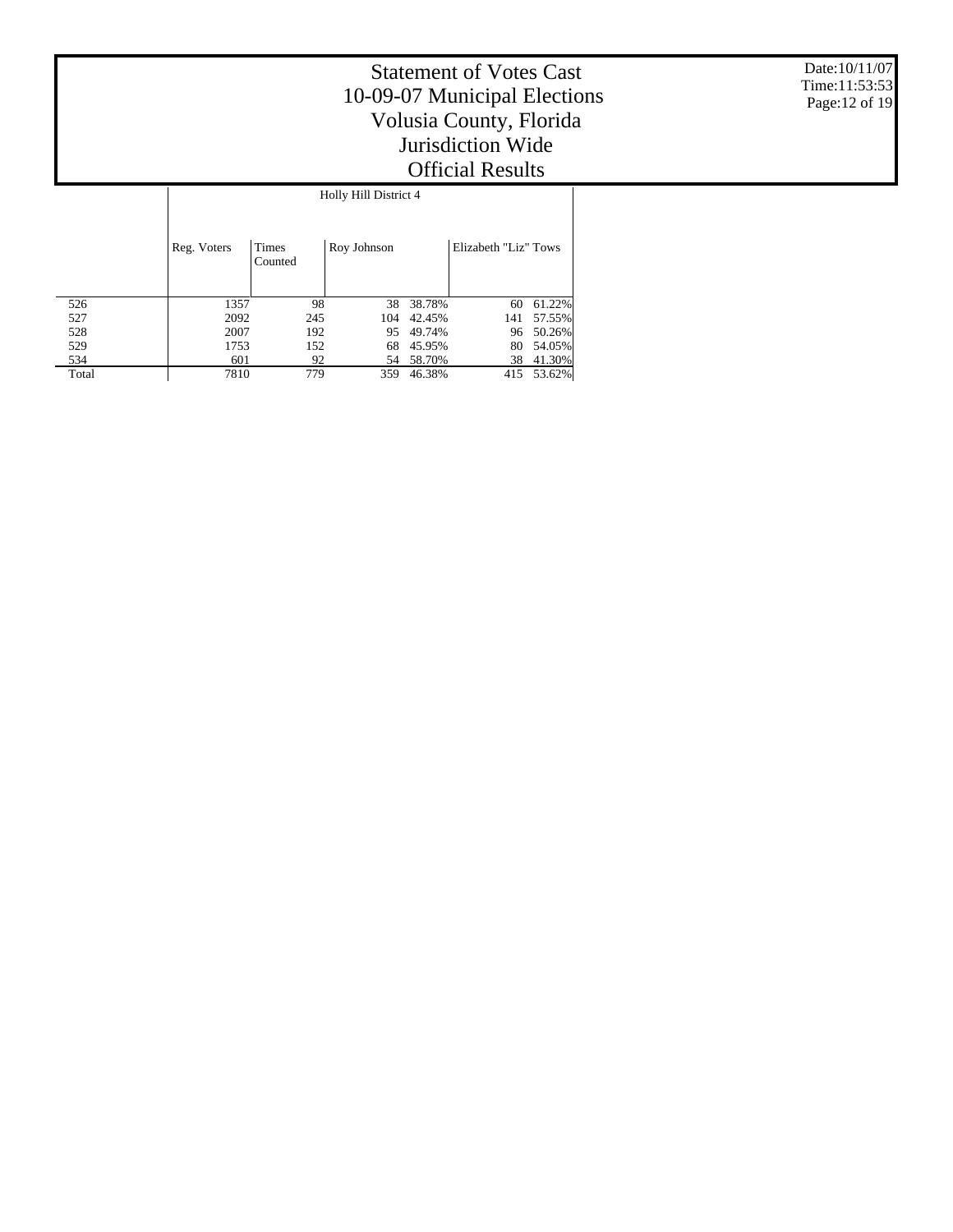Date:10/11/07 Time:11:53:53 Page:13 of 19

#### Statement of Votes Cast 10-09-07 Municipal Elections Volusia County, Florida Jurisdiction Wide Official Results

Daytona Beach Mayor

|       | Reg. Voters | Times<br>Counted | Gwen Azama-Edwards |        | Glenn Ritchey |        | Mike Shallow |        | Darlene Yordon |        |
|-------|-------------|------------------|--------------------|--------|---------------|--------|--------------|--------|----------------|--------|
|       |             |                  |                    |        |               |        |              |        |                |        |
| 602   | 1389        | 140              | 13                 | 9.29%  | 124           | 88.57% | $\Omega$     | 0.00%  | 3              | 2.14%  |
| 603   | 2641        | 216              | 92                 | 42.59% | 117           | 54.17% |              | 0.46%  | 6              | 2.78%  |
| 605   | 1263        | 171              | 60                 | 35.09% | 88            | 51.46% | 5            | 2.92%  | 18             | 10.53% |
| 607   | 1996        | 435              | 27                 | 6.21%  | 288           | 66.21% | 30           | 6.90%  | 90             | 20.69% |
| 608   | 1549        | 383              | 12                 | 3.13%  | 251           | 65.54% | 29           | 7.57%  | 91             | 23.76% |
| 609   | 1466        | 189              | 14                 | 7.41%  | 117           | 61.90% | 14           | 7.41%  | 44             | 23.28% |
| 614   | 2716        | 318              | 107                | 33.65% | 181           | 56.92% | 14           | 4.40%  | 16             | 5.03%  |
| 615   | 2314        | 275              | 25                 | 9.12%  | 216           | 78.83% | 15           | 5.47%  | 18             | 6.57%  |
| 617   | 781         | 72               | 38                 | 52.78% | 29            | 40.28% |              | 1.39%  | $\overline{4}$ | 5.56%  |
| 618   | 1617        | 220              | 77                 | 35.00% | 123           | 55.91% | 4            | 1.82%  | 16             | 7.27%  |
| 619   | 1883        | 258              | 107                | 41.47% | 119           | 46.12% | 6            | 2.33%  | 26             | 10.08% |
| 620   | 2192        | 87               | 38                 | 43.68% | 39            | 44.83% | 6            | 6.90%  | $\overline{4}$ | 4.60%  |
| 621   | 1635        | 120              | 43                 | 37.39% | 35            | 30.43% | 31           | 26.96% | 6              | 5.22%  |
| 622   | 1105        | 91               | 9                  | 9.89%  | 69            | 75.82% | 4            | 4.40%  | 9              | 9.89%  |
| 623   | 1339        | 121              | 8                  | 6.61%  | 77            | 63.64% | 15           | 12.40% | 21             | 17.36% |
| 624   | 1632        | 235              | 24                 | 10.21% | 169           | 71.91% | 20           | 8.51%  | 22             | 9.36%  |
| 625   | 1903        | 375              | 26                 | 6.93%  | 291           | 77.60% | 17           | 4.53%  | 41             | 10.93% |
| 626   | 1864        | 276              | 46                 | 16.67% | 182           | 65.94% | 23           | 8.33%  | 25             | 9.06%  |
| 628   | 2365        | 309              | 134                | 43.79% | 138           | 45.10% | 17           | 5.56%  | 17             | 5.56%  |
| 629   | 1827        | 296              | 93                 | 31.63% | 183           | 62.24% | 9            | 3.06%  | 9              | 3.06%  |
| 633   | 1364        | 98               | 20                 | 20.41% | 71            | 72.45% | 3            | 3.06%  | 4              | 4.08%  |
| 636   | 1458        | 69               | 8                  | 11.59% | 55            | 79.71% |              | 1.45%  | 5              | 7.25%  |
| 637   | 1399        | 369              | 68                 | 18.43% | 246           | 66.67% | 16           | 4.34%  | 39             | 10.57% |
| 638   | 1230        | 183              | 10                 | 5.46%  | 145           | 79.23% | 6            | 3.28%  | 22             | 12.02% |
| 640   | 2037        | 239              | 26                 | 10.88% | 180           | 75.31% | 18           | 7.53%  | 15             | 6.28%  |
| 641   | 2612        | 611              | 72                 | 11.78% | 493           | 80.69% | 12           | 1.96%  | 34             | 5.56%  |
| Total | 45577       | 6156             | 1197               | 19.48% | 4026          | 65.52% | 317          | 5.16%  | 605            | 9.85%  |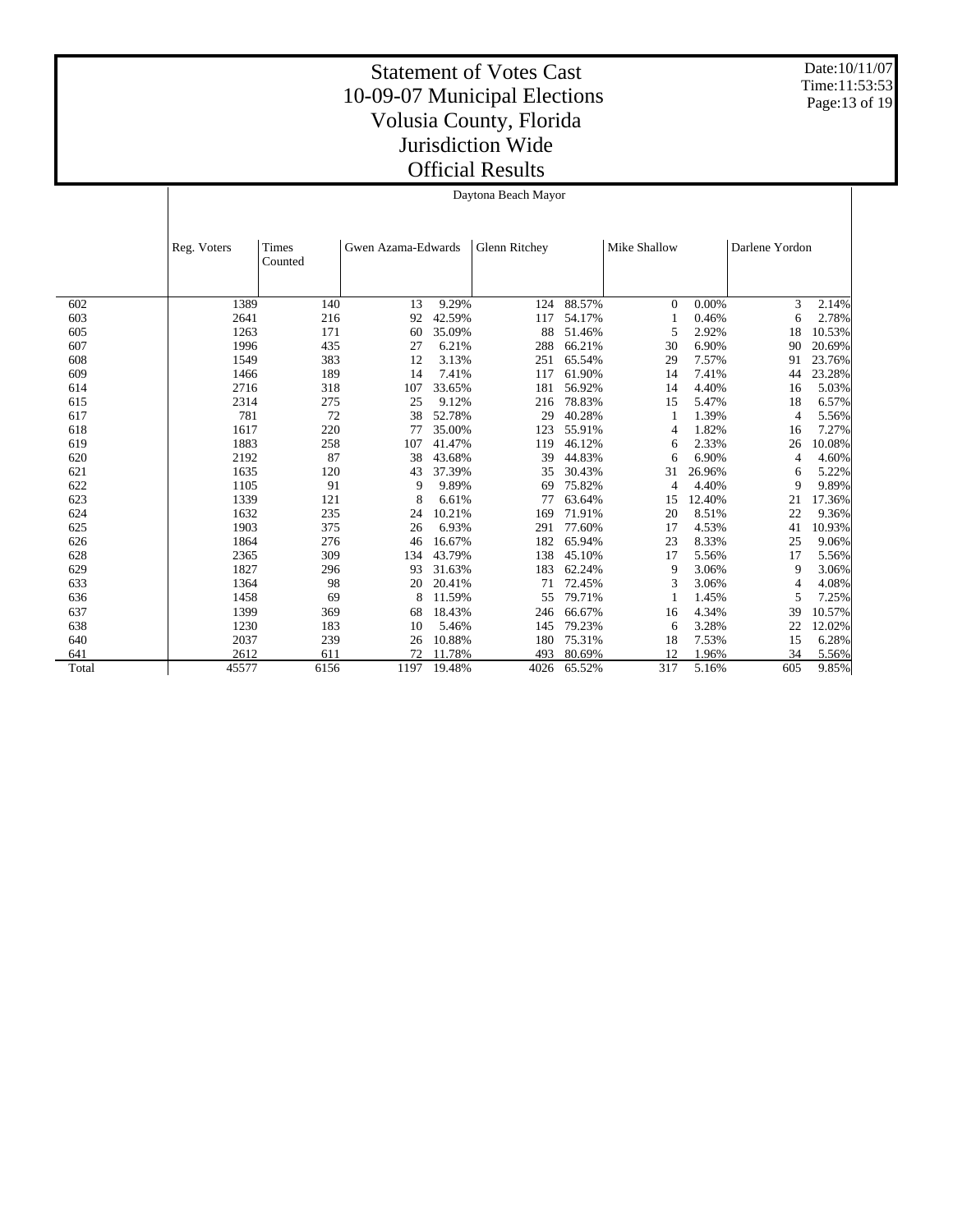Date:10/11/07 Time:11:53:53 Page:14 of 19

|       | Daytona Deach Zone o |                         |              |        |                      |           |               |        |  |  |
|-------|----------------------|-------------------------|--------------|--------|----------------------|-----------|---------------|--------|--|--|
|       | Reg. Voters          | <b>Times</b><br>Counted | Pierre Louis |        | Cassandra G. Reynold |           | Keon Williams |        |  |  |
| 618   | 1617                 | 220                     | 24           | 11.01% | 181                  | 83.03%    | 13            | 5.96%  |  |  |
| 621   | 1635                 | 120                     |              | 5.88%  |                      | 38 31.93% | 74            | 62.18% |  |  |
| 628   | 2365                 | 309                     | 51           | 16.61% | 213                  | 69.38%    | 43            | 14.01% |  |  |
| 629   | 1827                 | 296                     | 35           | 12.07% | 231                  | 79.66%    | 24            | 8.28%  |  |  |
| Total | 7444                 | 945                     | 117          | 12.53% | 663                  | 70.99%    | 154           | 16.49% |  |  |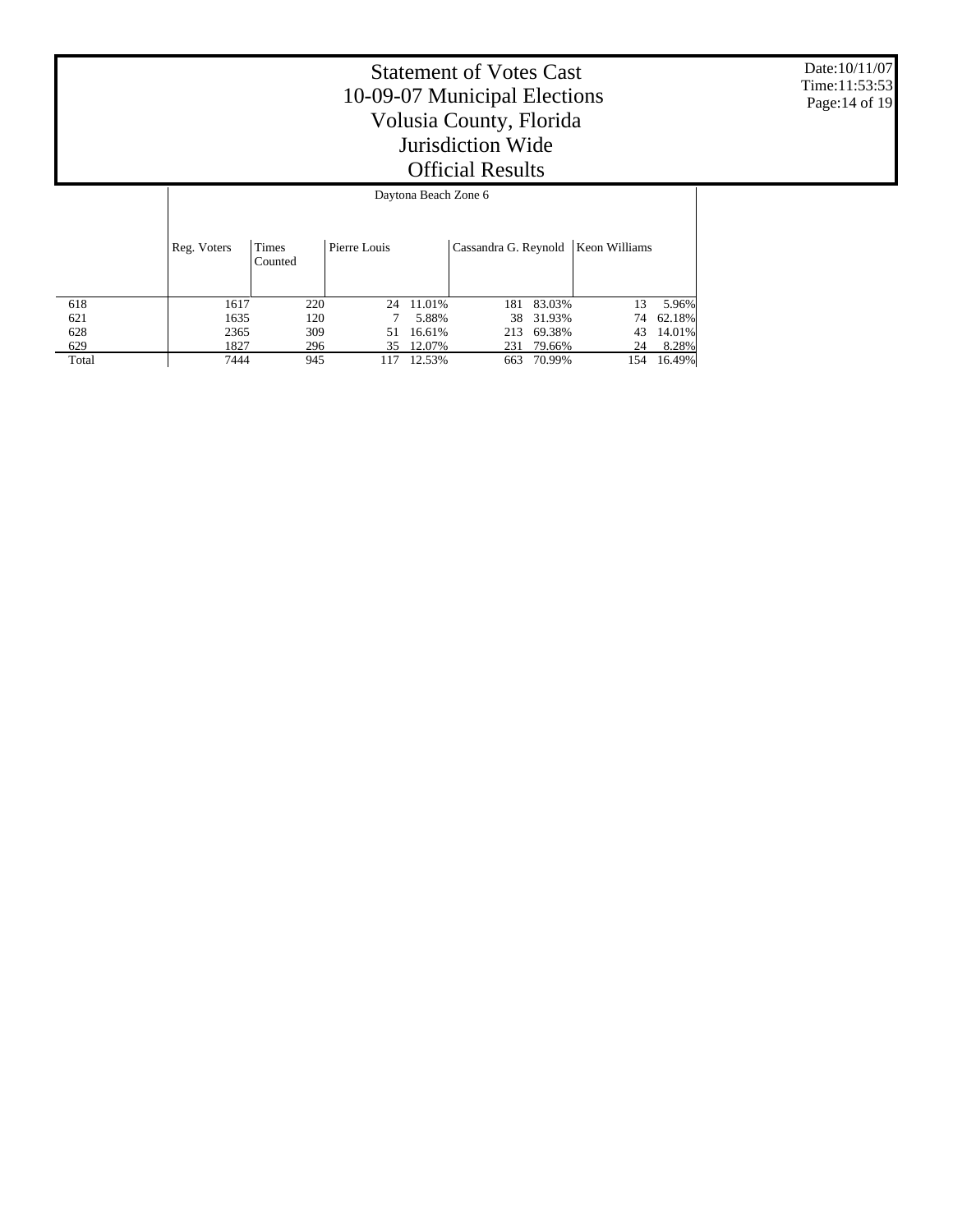Date:10/11/07 Time:11:53:53 Page:15 of 19

|       | South Daytona Mayor |                  |                      |        |                 |        |  |  |  |  |
|-------|---------------------|------------------|----------------------|--------|-----------------|--------|--|--|--|--|
|       | Reg. Voters         | Times<br>Counted | <b>Blaine O'Neal</b> |        | Gary E. Wandelt |        |  |  |  |  |
| 701   | 2066                | 311              | 155                  | 50.00% | 155             | 50.00% |  |  |  |  |
| 702   | 3225                | 662              | 389                  | 58.94% | 271             | 41.06% |  |  |  |  |
| 703   | 2645                | 406              | 220                  | 54.19% | 186             | 45.81% |  |  |  |  |
| 704   | 1124                | 105              | 67                   | 63.81% | 38              | 36.19% |  |  |  |  |
| Total | 9060                | 1484             | 831                  | 56.11% | 650             | 43.89% |  |  |  |  |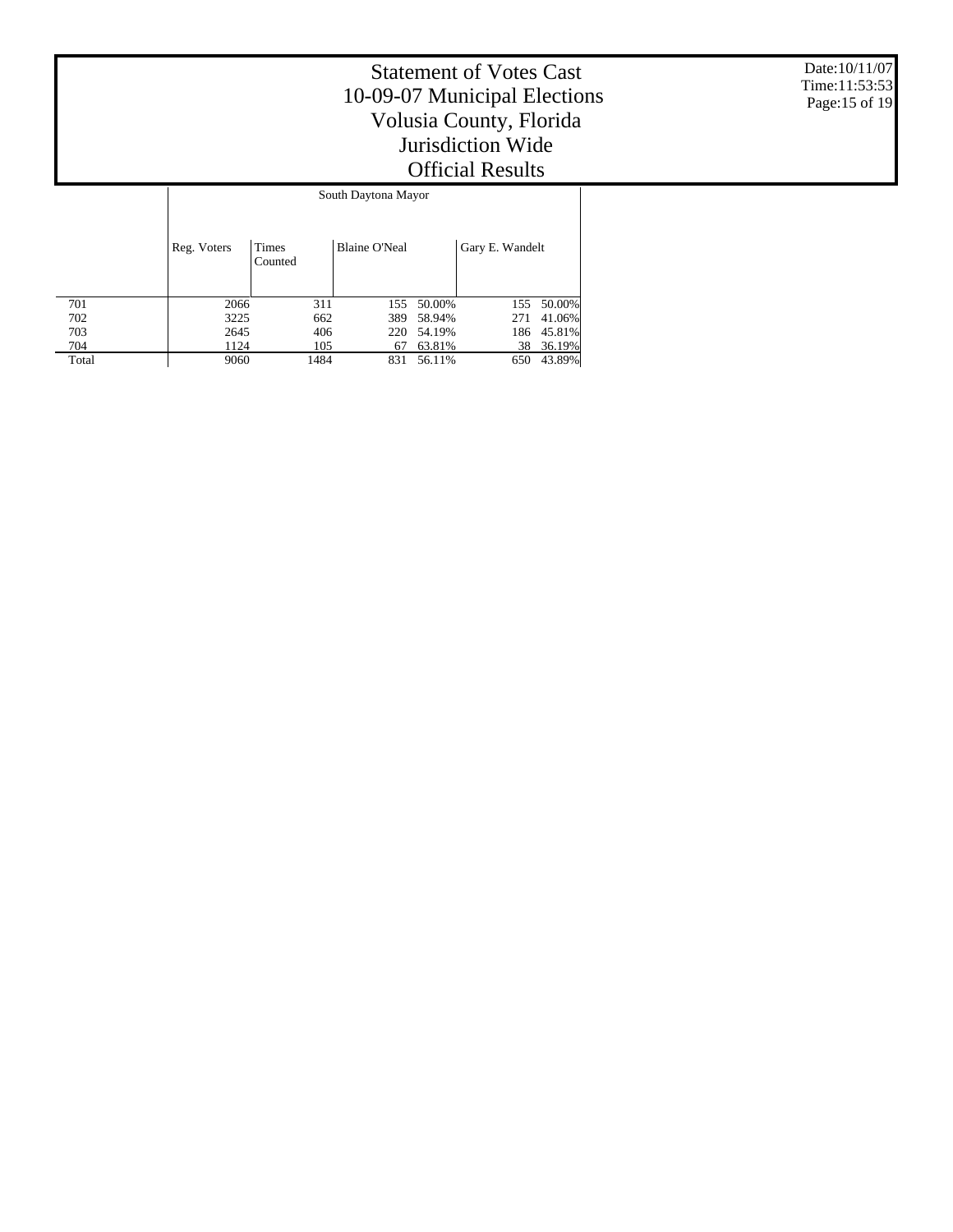Date:10/11/07 Time:11:53:53 Page:16 of 19

|       | South Daytona Seat 1 |                         |                      |        |               |        |  |  |  |  |
|-------|----------------------|-------------------------|----------------------|--------|---------------|--------|--|--|--|--|
|       | Reg. Voters          | <b>Times</b><br>Counted | George F. Locke, III |        | Robert Nelsen |        |  |  |  |  |
| 701   | 2066                 | 311                     | 172                  | 58.70% | 121           | 41.30% |  |  |  |  |
| 702   | 3225                 | 662                     | 387                  | 63.24% | 225           | 36.76% |  |  |  |  |
| 703   | 2645                 | 406                     | 217                  | 57.41% | 161           | 42.59% |  |  |  |  |
| 704   | 1124                 | 105                     | 64                   | 62.75% | 38            | 37.25% |  |  |  |  |
| Total | 9060                 | 1484                    | 840                  | 60.65% | 545           | 39.35% |  |  |  |  |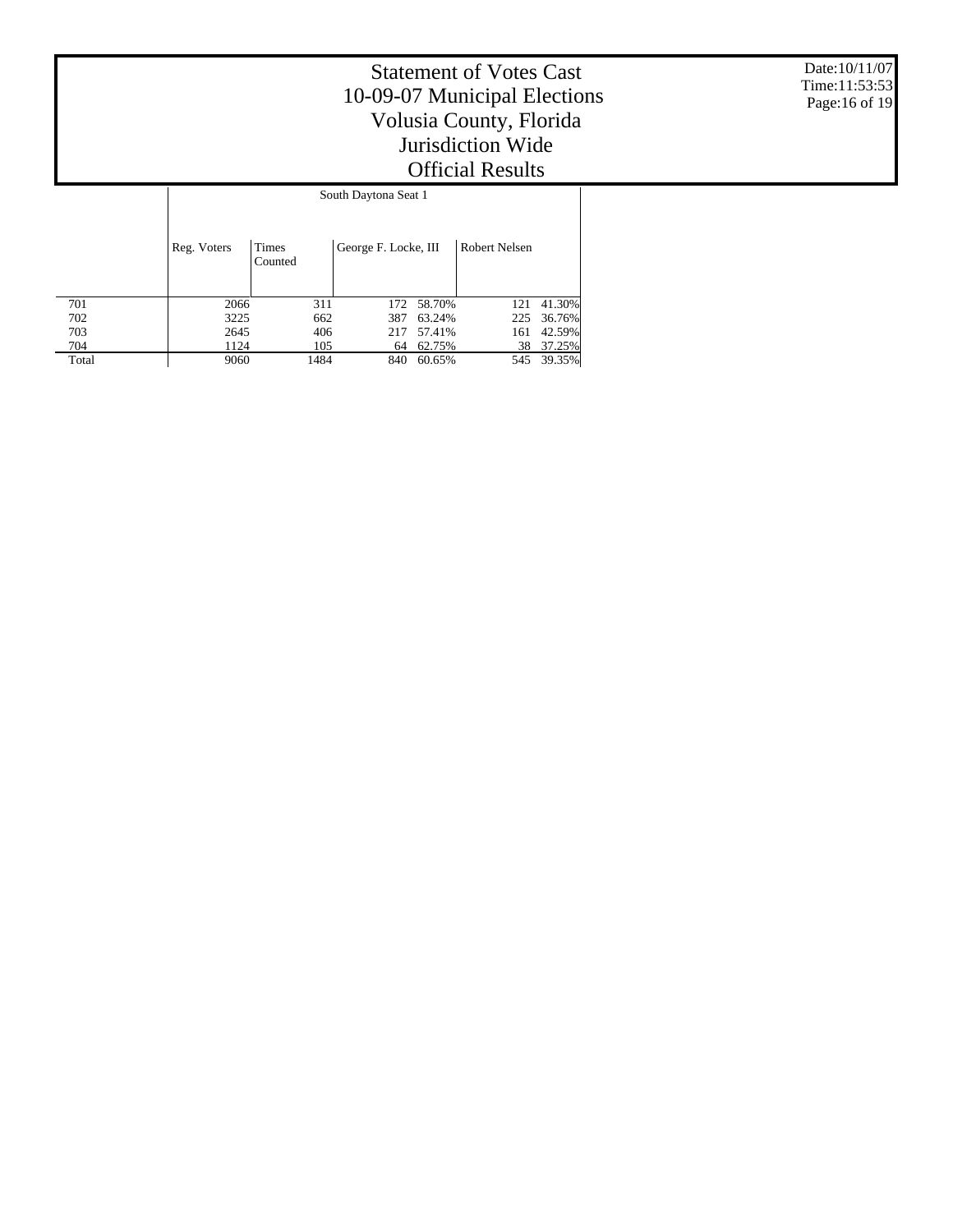Date:10/11/07 Time:11:53:53 Page:17 of 19

|       | South Daytona Seat 4 |                         |             |        |                |        |  |  |  |  |  |
|-------|----------------------|-------------------------|-------------|--------|----------------|--------|--|--|--|--|--|
|       | Reg. Voters          | <b>Times</b><br>Counted | Ron Clifton |        | Rick Sita, Jr. |        |  |  |  |  |  |
| 701   | 2066                 | 311                     | 161         | 52.10% | 148            | 47.90% |  |  |  |  |  |
| 702   | 3225                 | 662                     | 374         | 57.27% | 279            | 42.73% |  |  |  |  |  |
| 703   | 2645                 | 406                     | 228         | 57.14% | 171            | 42.86% |  |  |  |  |  |
| 704   | 1124                 | 105                     | 66          | 62.86% | 39             | 37.14% |  |  |  |  |  |
| Total | 9060                 | 1484                    | 829         | 56.55% | 637            | 43.45% |  |  |  |  |  |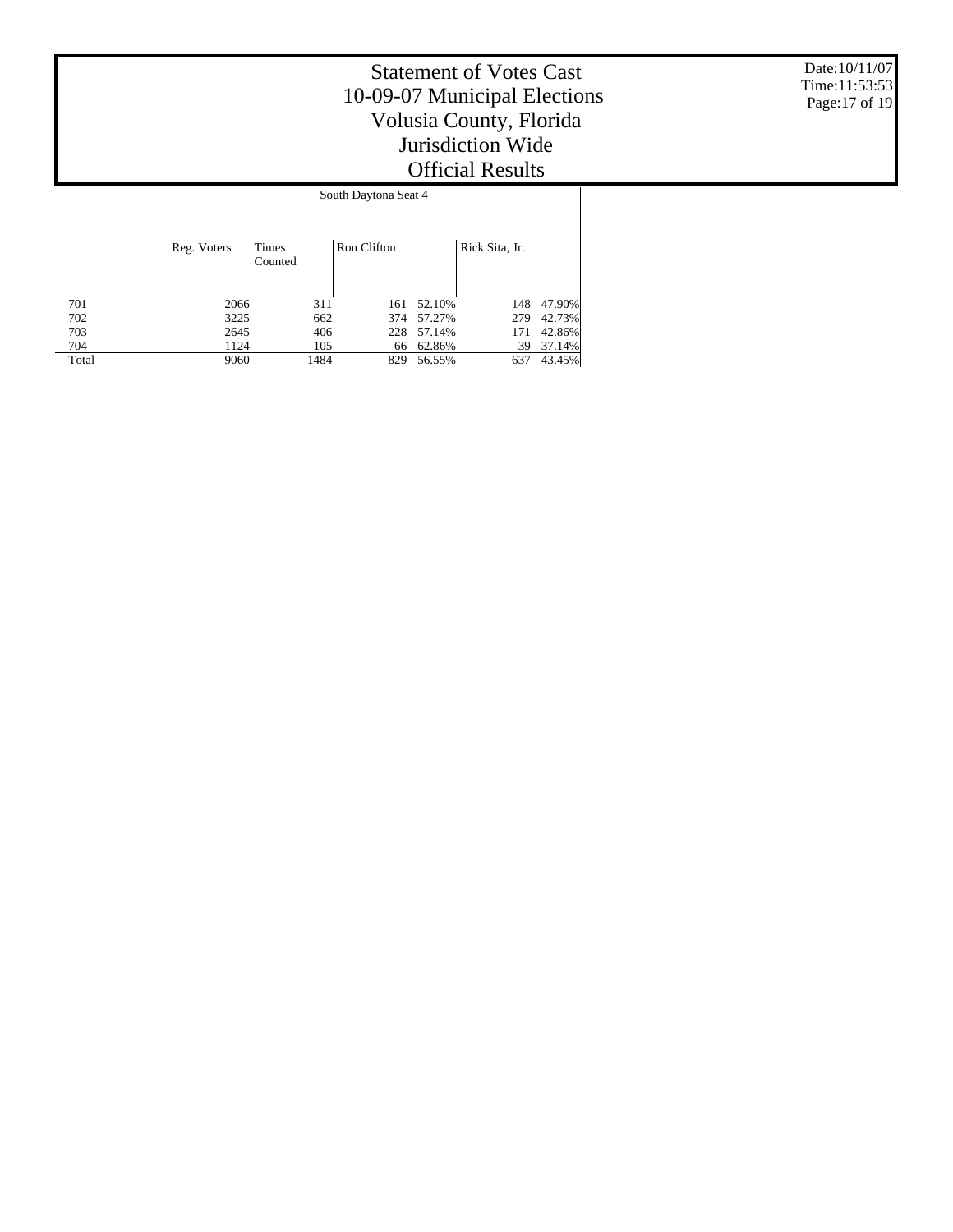Date:10/11/07 Time:11:53:53 Page:18 of 19

## Statement of Votes Cast 10-09-07 Municipal Elections Volusia County, Florida Jurisdiction Wide Official Results

NSB Zone 3

|       | Reg. Voters | Times<br>Counted | James W. "Jim" Hatha |        | Thomas C. Kelly |        | Kassi Mercy |        |
|-------|-------------|------------------|----------------------|--------|-----------------|--------|-------------|--------|
| 803   | 1049        | 153              | 85                   | 55.56% | 56              | 36.60% | 12          | 7.84%  |
| 804   | 1865        | 154              | 81                   | 52.60% | 42              | 27.27% | 31          | 20.13% |
| 805   | 2351        | 304              | 162                  | 53.29% | 57              | 18.75% | 85          | 27.96% |
| 806   | 2135        | 311              | 198                  | 63.67% | 42              | 13.50% | 71          | 22.83% |
| 808   | 2973        | 187              | 78                   | 41.71% | 30              | 16.04% | 79          | 42.25% |
| 809   | 1592        | 186              | 81                   | 43.55% | 32              | 17.20% | 73          | 39.25% |
| 810   | 1022        | 151              | 97                   | 64.24% | 27              | 17.88% | 27          | 17.88% |
| 811   | 2016        | 259              | 137                  | 53.31% | 70              | 27.24% | 50          | 19.46% |
| 812   | 1231        | 123              | 62                   | 50.41% | 23              | 18.70% | 38          | 30.89% |
| 815   | 1636        | 142              | 67                   | 47.18% | 42              | 29.58% | 33          | 23.24% |
| Total | 17870       | 1970             | 1048                 | 53.25% | 421             | 21.39% | 499         | 25.36% |